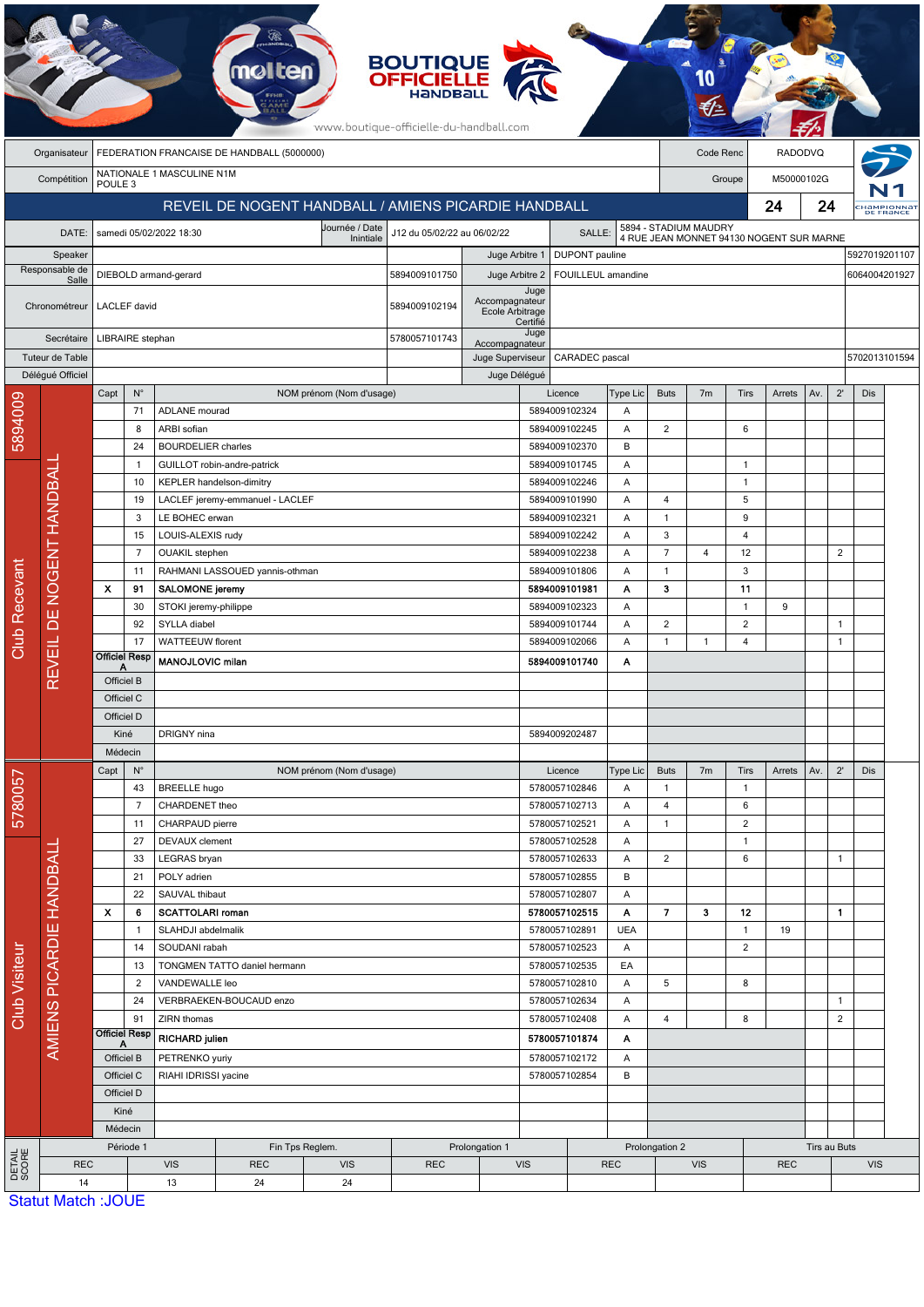|                |                        |                    | Organisateur   FEDERATION FRANCAISE DE HANDBALL (5000000)                                        |                |                        |     |                                                                             | Code Renc        |            | <b>RADODVQ</b> |  |
|----------------|------------------------|--------------------|--------------------------------------------------------------------------------------------------|----------------|------------------------|-----|-----------------------------------------------------------------------------|------------------|------------|----------------|--|
|                | Compétition            | POULE <sub>3</sub> | NATIONALE 1 MASCULINE N1M                                                                        |                |                        |     |                                                                             | Groupe           | M50000102G |                |  |
|                |                        |                    | REVEIL DE NOGENT HANDBALL / AMIENS PICARDIE HANDBALL                                             |                |                        |     |                                                                             |                  | 24         | 24             |  |
|                |                        |                    | Déroulé du Match                                                                                 |                |                        |     |                                                                             |                  |            |                |  |
|                |                        |                    |                                                                                                  | Temps          | Score                  |     |                                                                             | Action           |            |                |  |
|                |                        |                    | <b>PERIODE 1</b>                                                                                 | 28:10          | $13 - 12$              | Tin | Tir JV N°1 SLAHDJI abdelmalik                                               |                  |            |                |  |
| Temps<br>00:37 | Score<br>$01 - 00$     | : :                | Action<br>But JR N°91 SALOMONE jeremy                                                            | 28:14<br>29:08 | $13 - 12$<br>$13 - 12$ |     | Arrêt JR N°30 STOKI jeremy-philippe<br>Tir JR N°3 LE BOHEC erwan            |                  |            |                |  |
| 01:11          | $01 - 01$              |                    | But JV N°33 LEGRAS bryan                                                                         | 29:12          | $13 - 12$              |     | Arrêt JV N°1 SLAHDJI abdelmalik                                             |                  |            |                |  |
| 01:57<br>02:00 | $01 - 01$<br>$01 - 01$ |                    | Tir JR N°15 LOUIS-ALEXIS rudy<br>Arrêt JV N°1 SLAHDJI abdelmalik                                 | 29:23<br>29:55 | $14 - 12$<br>$14 - 13$ |     | But JR N°8 ARBI sofian<br>But JV N°6 SCATTOLARI roman                       |                  |            |                |  |
| 02:07          | $01 - 02$              |                    | But JV N°11 CHARPAUD pierre                                                                      | 30:00          | $14 - 13$              |     | Tir JR N°3 LE BOHEC erwan                                                   |                  |            |                |  |
| 02:42          | $01 - 02$              |                    | Tir JV N°11 CHARPAUD pierre                                                                      |                |                        |     |                                                                             | <b>PERIODE 2</b> |            |                |  |
| 02:47<br>04:10 | $02 - 02$<br>$03 - 02$ |                    | But JR N°19 LACLEF jeremy-emmanuel - LACLEF<br>But JR N°91 SALOMONE jeremy                       | Temps          | Score                  |     |                                                                             | Action           |            |                |  |
| 04:30          | $04 - 02$              |                    | But JR N°8 ARBI sofian                                                                           | 31:09          | $14 - 14$              |     | <b>Fig.</b> But 7m JV N°6 SCATTOLARI roman                                  |                  |            |                |  |
| 05:02<br>05:57 | $04 - 02$<br>$05 - 02$ | i.                 | Tir JV N°91 ZIRN thomas<br>But 7m JR N°7 OUAKIL stephen                                          | 31:42<br>32:20 | $15 - 14$<br>$15 - 14$ | Шr  | But JR N°91 SALOMONE jeremy<br>Tir JV N°7 CHARDENET theo                    |                  |            |                |  |
| 07:03          | $06 - 02$              | 54                 | But 7m JR N°7 OUAKIL stephen                                                                     | 32:23          | $15 - 14$              |     | Arrêt JR N°30 STOKI jeremy-philippe                                         |                  |            |                |  |
| 07:45          | $06 - 03$              |                    | But JV N°33 LEGRAS bryan                                                                         | 32:27          | $15 - 14$              |     | Tir JR N°19 LACLEF jeremy-emmanuel - LACLEF                                 |                  |            |                |  |
| 08:09<br>08:21 | $06 - 03$<br>$06 - 03$ |                    | Tir JR N°17 WATTEEUW florent<br>Tir JR N°7 OUAKIL stephen                                        | 32:31<br>32:48 | $15 - 14$<br>$15 - 14$ |     | Arrêt JV N°1 SLAHDJI abdelmalik<br>Tir JR N°8 ARBI sofian                   |                  |            |                |  |
| 08:53          | $06 - 03$              | 2                  | 2MN JV N°91 ZIRN thomas                                                                          | 33:24          | $15 - 15$              |     | But JV N°91 ZIRN thomas                                                     |                  |            |                |  |
| 09:03          | $06 - 03$              |                    | Tir JR N°1 GUILLOT robin-andre-patrick                                                           | 33:35          | $15 - 15$              |     | Tir JR N°17 WATTEEUW florent                                                |                  |            |                |  |
| 09:47<br>10:18 | $06 - 03$<br>$07 - 03$ |                    | Protocole Commotion avec Reprise JR N°1 GUILLOT robin-andre-patrick<br>But JR N°7 OUAKIL stephen | 33:38<br>34:25 | $15 - 15$<br>$15 - 16$ |     | Arrêt JV N°1 SLAHDJI abdelmalik<br>But JV N°2 VANDEWALLE leo                |                  |            |                |  |
| 10:50          | $07 - 03$              |                    | Tir JV N°6 SCATTOLARI roman                                                                      | 34:55          | $15 - 16$              |     | Tir JR N°91 SALOMONE jeremy                                                 |                  |            |                |  |
| 10:59          | $07 - 03$              |                    | Tir JR N°7 OUAKIL stephen                                                                        | 35:53          | $15 - 16$              |     | Tir JV N°6 SCATTOLARI roman                                                 |                  |            |                |  |
| 11:10<br>11:41 | $07 - 04$<br>$08 - 04$ |                    | But JV N°91 ZIRN thomas<br>But JR N°19 LACLEF jeremy-emmanuel - LACLEF                           | 35:57<br>35:59 | $15 - 16$<br>$15 - 16$ | 21  | Arrêt JR N°30 STOKI jeremy-philippe<br>2MN JR N°7 OUAKIL stephen            |                  |            |                |  |
| 13:02          | $09 - 04$              |                    | But JR N°15 LOUIS-ALEXIS rudy                                                                    | 36:07          | $15 - 17$              | 54  | But 7m JV N°6 SCATTOLARI roman                                              |                  |            |                |  |
| 13:27          | $09 - 05$              |                    | But JV N°6 SCATTOLARI roman                                                                      | 36:45          | $15 - 17$              |     | Tir JR N°8 ARBI sofian                                                      |                  |            |                |  |
| 13:38<br>14:06 | $09 - 05$<br>$09 - 05$ | 2.                 | 2MN JV N°6 SCATTOLARI roman<br>Tir JR N°7 OUAKIL stephen                                         | 36:48<br>36:54 | $15 - 17$<br>$15 - 18$ |     | Arrêt JV N°1 SLAHDJI abdelmalik<br>But JV N°2 VANDEWALLE leo                |                  |            |                |  |
| 14:10          | $09 - 05$              | AR                 | Arrêt JV N°1 SLAHDJI abdelmalik                                                                  | 37:38          | $15 - 18$              |     | Tir JR N°91 SALOMONE jeremy                                                 |                  |            |                |  |
| 14:14<br>14:23 | $09 - 05$<br>$10 - 05$ | 2                  | 2MN JV N°33 LEGRAS bryan<br>But 7m JR N°17 WATTEEUW florent                                      | 37:41<br>37:49 | $15 - 18$<br>$15 - 18$ |     | Arrêt JV N°1 SLAHDJI abdelmalik                                             |                  |            |                |  |
| 14:58          | $10 - 06$              | i di               | But JV N°43 BREELLE hugo                                                                         | 38:52          | $15 - 18$              |     | Tir JV N°33 LEGRAS bryan<br>Tir JR N°3 LE BOHEC erwan                       |                  |            |                |  |
| 15:09          | $10 - 06$              | 2.                 | 2MN JV N°91 ZIRN thomas                                                                          | 38:58          | $15 - 18$              |     | Arrêt JV N°1 SLAHDJI abdelmalik                                             |                  |            |                |  |
| 15:14<br>16:00 | $11 - 06$<br>$11 - 06$ | iz.                | But 7m JR N°7 OUAKIL stephen<br>Tir JV N°27 DEVAUX clement                                       | 39:52<br>39:55 | $15 - 18$<br>$15 - 18$ |     | Tir JV N°91 ZIRN thomas<br>Arrêt JR N°30 STOKI jeremy-philippe              |                  |            |                |  |
| 16:11          | $11 - 06$              |                    | Tir JR N°3 LE BOHEC erwan                                                                        | 40:03          | $15 - 18$              | т.  | Temps Mort d'Equipe Recevant                                                |                  |            |                |  |
| 16:52          | $11 - 06$              |                    | Tir JR N°3 LE BOHEC erwan                                                                        | 40:33          | $15 - 19$              |     | But JV N°2 VANDEWALLE leo                                                   |                  |            |                |  |
| 17:41<br>17:46 | $11 - 06$<br>$11 - 06$ |                    | Tir JV N°6 SCATTOLARI roman<br>Tir JR N°8 ARBI sofian                                            | 41:23<br>41:28 | $15 - 19$<br>$15 - 19$ |     | Tir JR N°3 LE BOHEC erwan<br>Arrêt JV N°1 SLAHDJI abdelmalik                |                  |            |                |  |
| 17:49          | $11 - 06$              |                    | Arrêt JV N°1 SLAHDJI abdelmalik                                                                  | 41:32          | $15 - 20$              |     | But JV N°2 VANDEWALLE leo                                                   |                  |            |                |  |
| 17:56          | $11 - 07$              |                    | But JV N°6 SCATTOLARI roman                                                                      | 41:59          | $16 - 20$              |     | But JR N°92 SYLLA diabel                                                    |                  |            |                |  |
| 18:26<br>18:33 | $11 - 07$<br>$11 - 08$ |                    | Tir JR N°8 ARBI sofian<br>But JV N°6 SCATTOLARI roman                                            | 42:39<br>42:58 | $16 - 20$<br>$16 - 20$ |     | Tir JV N°2 VANDEWALLE leo<br>Tir JV N°91 ZIRN thomas                        |                  |            |                |  |
| 19:08          | $11 - 08$              |                    | Tir JR N°91 SALOMONE jeremy                                                                      | 43:27          | $17 - 20$              |     | But JR N°7 OUAKIL stephen                                                   |                  |            |                |  |
| 19:12          | $11 - 08$              | AR                 | Arrêt JV N°1 SLAHDJI abdelmalik                                                                  | 44:10          | $17 - 20$              |     | Tir JV N°33 LEGRAS bryan                                                    |                  |            |                |  |
| 19:20<br>19:22 | $11 - 09$<br>$11 - 09$ | 21                 | But JV N°7 CHARDENET theo<br>2MN JR N°17 WATTEEUW florent                                        | 44:25<br>44:59 | $17 - 20$<br>$18 - 20$ |     | Tir JV N°6 SCATTOLARI roman<br>But JR N°92 SYLLA diabel                     |                  |            |                |  |
| 19:43          | $12 - 09$              |                    | But JR N°11 RAHMANI LASSOUED yannis-othman                                                       | 45:08          | $18 - 21$              |     | But JV N°91 ZIRN thomas                                                     |                  |            |                |  |
| 20:53          | $12 - 09$              |                    | Tir JR N°3 LE BOHEC erwan                                                                        | 45:45          | $19 - 21$              |     | But JR N°19 LACLEF jeremy-emmanuel - LACLEF                                 |                  |            |                |  |
| 20:55<br>21:03 | 12 - 09<br>$12 - 09$   | Ш                  | Arrêt JV N°1 SLAHDJI abdelmalik<br>Tir JV N°91 ZIRN thomas                                       | 46:20<br>46:23 | $19 - 22$<br>$19 - 22$ | 2.  | But JV N°2 VANDEWALLE leo<br>2MN JR N°7 OUAKIL stephen                      |                  |            |                |  |
| 21:06          | $12 - 09$              |                    | Arrêt JV N°1 SLAHDJI abdelmalik                                                                  | 47:11          | $19 - 22$              |     | Arrêt JR N°30 STOKI jeremy-philippe                                         |                  |            |                |  |
| 21:29<br>21:38 | $12 - 10$<br>$12 - 10$ |                    | But JV N°7 CHARDENET theo<br>Tir JR N°91 SALOMONE jeremy                                         | 47:41<br>48:15 | $20 - 22$<br>$20 - 23$ | 74  | But JR N°15 LOUIS-ALEXIS rudy<br>But 7m JV N°6 SCATTOLARI roman             |                  |            |                |  |
| 21:41          | $12 - 10$              |                    | Arrêt JV N°1 SLAHDJI abdelmalik                                                                  | 48:46          | $20 - 23$              |     | Tir JR N°91 SALOMONE jeremy                                                 |                  |            |                |  |
| 21:48          | $12 - 10$              |                    | Tir JV N°6 SCATTOLARI roman                                                                      | 49:40          | $20 - 23$              |     | Tir JV N°7 CHARDENET theo                                                   |                  |            |                |  |
| 21:53<br>22:44 | $12 - 10$<br>$12 - 10$ |                    | Arrêt JR N°30 STOKI jeremy-philippe<br>Tir JR N°91 SALOMONE jeremy                               | 50:25<br>51:18 | $21 - 23$<br>$21 - 23$ |     | But JR N°15 LOUIS-ALEXIS rudy<br>Tir JR N°11 RAHMANI LASSOUED yannis-othman |                  |            |                |  |
| 22:52          | $12 - 10$              |                    | Tir JR N°11 RAHMANI LASSOUED yannis-othman                                                       | 51:21          | $21 - 23$              |     | Arrêt JV N°1 SLAHDJI abdelmalik                                             |                  |            |                |  |
| 22:56          | $12 - 10$              | AR                 | Arrêt JV N°1 SLAHDJI abdelmalik                                                                  | 51:23          | $21 - 23$              | т.  | <b>Temps Mort d'Equipe Visiteur</b>                                         |                  |            |                |  |
| 23:05<br>23:11 | $12 - 11$<br>$12 - 11$ |                    | But JV N°7 CHARDENET theo<br>Temps Mort d'Equipe Recevant                                        | 51:59<br>52:16 | $22 - 23$<br>$22 - 23$ |     | But JR N°19 LACLEF jeremy-emmanuel - LACLEF<br>Tir JV N°2 VANDEWALLE leo    |                  |            |                |  |
| 23:47          | $12 - 11$              |                    | Tir JR N°91 SALOMONE jeremy                                                                      | 53:09          | $22 - 23$              |     | Tir JR N°7 OUAKIL stephen                                                   |                  |            |                |  |
| 24:05          | $12 - 11$              | Ш                  | Tir JR N°17 WATTEEUW florent                                                                     | 53:12          | $22 - 23$              |     | Arrêt JV N°1 SLAHDJI abdelmalik                                             |                  |            |                |  |
| 24:40<br>24:47 | $12 - 11$<br>$12 - 11$ | AR                 | Tir JV N°14 SOUDANI rabah<br>Arrêt JR N°30 STOKI jeremy-philippe                                 | 53:18<br>53:22 | $22 - 23$<br>$22 - 23$ |     | Tir JV N°2 VANDEWALLE leo<br>Arrêt JR N°30 STOKI jeremy-philippe            |                  |            |                |  |
| 25:14          | $12 - 11$              |                    | Tir JR N°3 LE BOHEC erwan                                                                        | 54:35          | $22 - 23$              |     | Tir JV N°33 LEGRAS bryan                                                    |                  |            |                |  |
| 25:29          | $12 - 12$              |                    | But JV N°7 CHARDENET theo                                                                        | 55:04          | $22 - 23$              | 21  | 2MN JV N°24 VERBRAEKEN-BOUCAUD enzo                                         |                  |            |                |  |
| 26:02<br>27:03 | $13 - 12$<br>$13 - 12$ | t - 1<br>2.        | But JR N°3 LE BOHEC erwan<br>2MN JR N°92 SYLLA diabel                                            | 55:04<br>55:04 | $23 - 23$<br>$23 - 23$ | P.  | But 7m JR N°7 OUAKIL stephen<br>Tir JR N°7 OUAKIL stephen                   |                  |            |                |  |
| 27:13          | $13 - 12$              |                    | Tir JV N°14 SOUDANI rabah                                                                        | 55:04          | $23 - 23$              |     | Arrêt JV N°1 SLAHDJI abdelmalik                                             |                  |            |                |  |
| 27:16          | $13 - 12$              |                    | Arrêt JR N°30 STOKI jeremy-philippe                                                              | 55:04          | $23 - 23$              |     | Tir JV N°33 LEGRAS bryan                                                    |                  |            |                |  |
|                |                        |                    |                                                                                                  | 55:04          | $23 - 23$              |     | Tir JR N°30 STOKI jeremy-philippe                                           |                  |            |                |  |